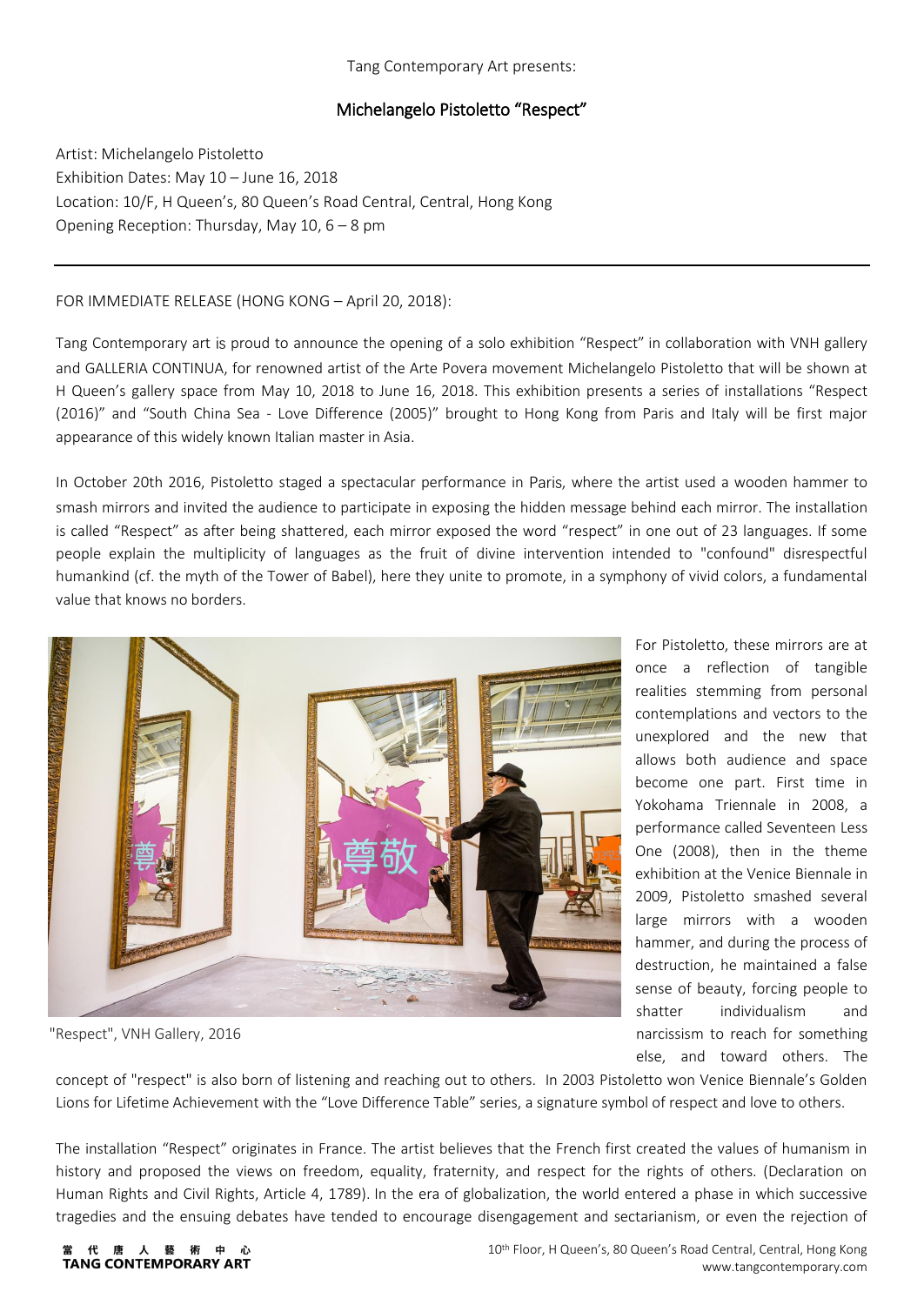others. Artist uses broken mirrors and the myth of the "Tower of Babel" to invite Hong Kong audiences to reflect on the current world tendencies. "Art is the science that best reflects the human condition. Human beings make mistakes—their energy drives them to make mistakes—but art allows them to rise above their errors, understand them and strive for a better life."

Special acknowledgments to GALLERIA CONTINUA and VNH Gallery for their support.



Yokohama Triennale, 'Seventeen Less One', 2008 Courtesy MOMA Collection, New York and GALLERIA CONTINUA, San Gimignano

*Artist will be available for email interviews. Please contact us in advance for scheduling.*

### ABOUT ARTIST

Michelangelo Pistoletto was born in Biella in 1933. He began to exhibit his work in 1955. An inquiry into self-portraiture characterizes his early work. In the two-year period 1961-1962 made the first Mirror Paintings, which directly include the viewer and real time in the work, and open up perspective, reversing the Renaissance perspective that had been closed by the twentieth century avant-gardes. These works quickly brought Pistoletto international acclaim, leading, in the sixties, to one-man shows in important galleries and museums in Europe and the United States. The Mirror Paintings are the foundation of his subsequent artistic output and theoretical thought. In 1965 and 1966 he produced a set of works entitled "Minus Objects", considered fundamental to the birth of Arte Povera, an art movement of which Pistoletto was an animating force and a protagonist. In 1978, in a show in Turin, Pistoletto defined two main directions his future artwork would take: "Division and Multiplication of the Mirror" and "Art Takes On Religion".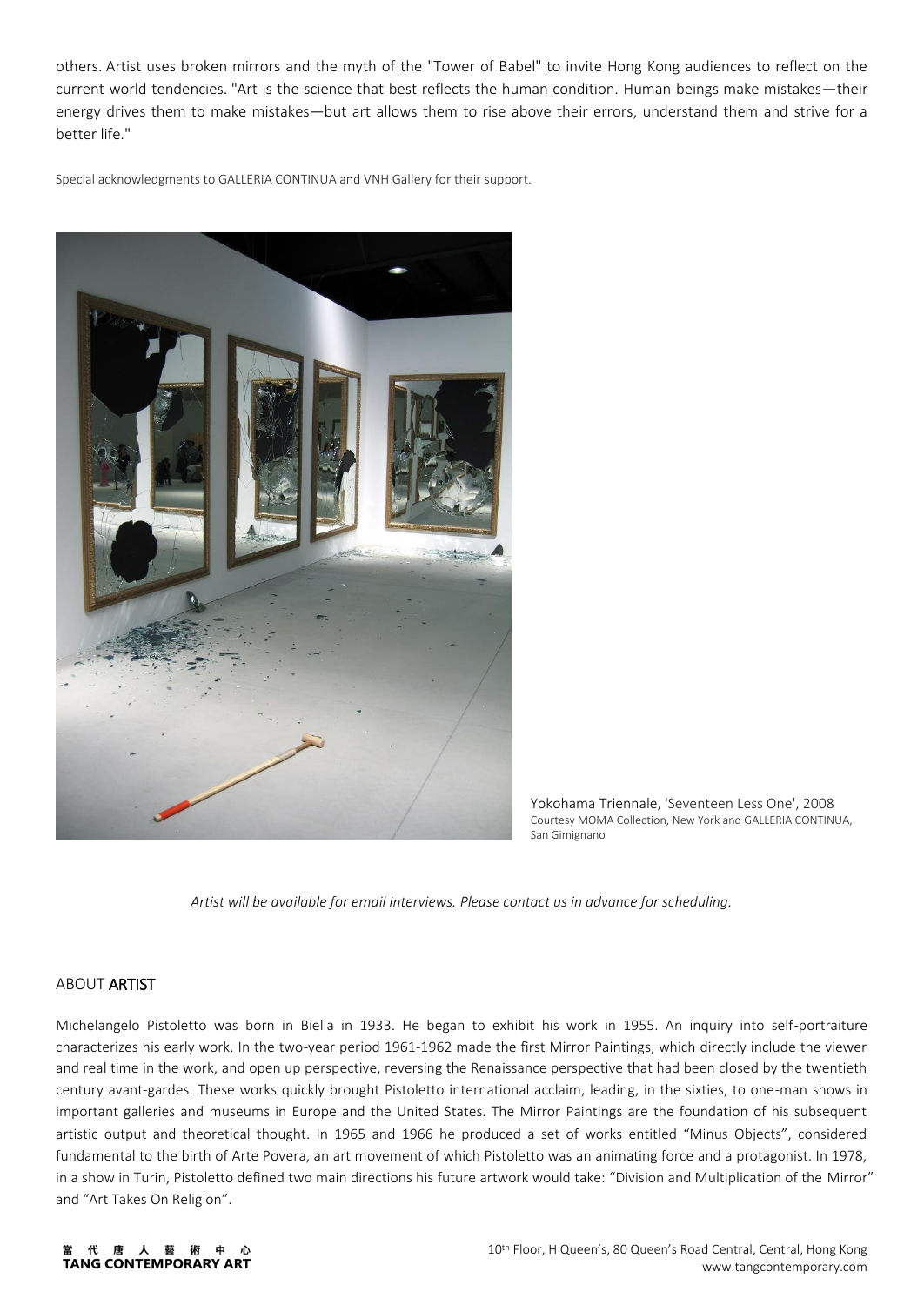In 2003, he won the Venice Biennale's Golden Lion for Lifelong Achievement. In 2007, in Jerusalem, he received the Wolf Foundation Prize in the Arts, "for his constantly inventive career as an artist, educator and activist whose restless intelligence has created prescient forms of art that contribute to fresh understanding of the world." In 2013 the Louvre in Paris hosted his personal exhibition "Michelangelo Pistoletto, année un - le paradis sur terre". In this same year, he received the Praemium Imperiale for painting, in Tokyo. In 2016, he exhibited his works in Havana, Cuba, at the Museo Nacional de Bellas Artes, with a great retrospective Exhibition. In 2017 the artist participates at the collateral event of 57 Venice Biennial with the exhibition "One and One makes Three" at the San Giorgio Maggiore abbey complex in Venice. In 2018, Tang Contemporary Art Hong Kong is going to bring his solo exhibition "Respect" that will be his first major appearance in Asia.

### ABOUT TANG CONTEMPORARY ART

Tang Contemporary Art was established in 1997 in Bangkok, later establishing galleries in Beijing and most recently Hong Kong. The gallery is fully committed to producing critical projects and exhibitions to promote Contemporary Chinese art regionally and worldwide, and encourage a dynamic exchange between Chinese artists and those abroad. Acting as one of the most progressive and critically driven exhibition spaces in China, the gallery strives to initiate dialogue between artists, curators, collectors and institutions working both locally and internationally. A roster of groundbreaking exhibitions has earned them international recognition, establishing their status as a pioneer of the contemporary art scene in Asia.

Tang Contemporary Art represents leading figures in Chinese art including Ai Weiwei, Huang Yong Ping, Shen Yuan, Wang Du, Liu Xiaodong, Yang Jiechang, Xia Xiaowan, Sun Yuan & Peng Yu, Yan Lei, Wang Yin, Wang Yuping, Yang Jiang Group, Guo Wei, Zheng Guogu, Michael Lin, Lin Yilin, H. H. Lim, He An, Zhao Zhao, Wang Yuyang, Weng Fen, Yang Yong, Xu Qu, Xu Xiaoguo, Ji Zhou, Cai Lei, Ling Jian and Chen Wenbo, additionally collaborating with international artists such as Rirkrit Tiravanija, Navin Rawanchaikul, Sakarin Krue-on, and Michael Zelehoski.

Tang Contemporary Art 10<sup>th</sup> Floor, 80 Queen's Road Central, Central, Hong Kong Gallery Hours: Tuesday to Saturday, 11am – 7pm

info@tangcontemporary.com.hk | +852 2682 8289 WeChat: tang\_contemporary / IG: tangcontemporaryart www.tangcontemporary.com